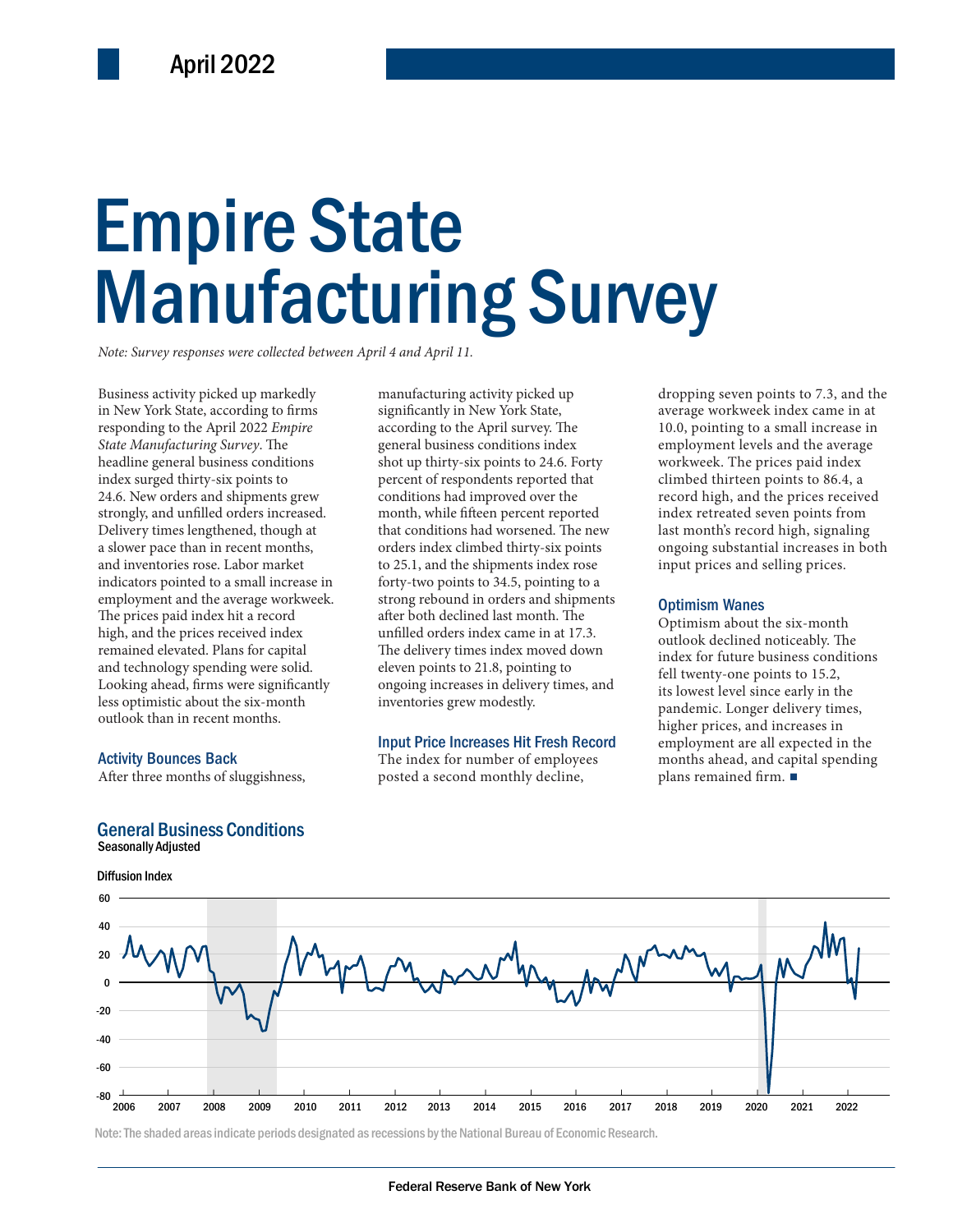## Current Indicators

Change from Preceding Month



|        | <b>Percent Reporting</b> |       |         |
|--------|--------------------------|-------|---------|
|        | Higher                   | Lower | Index   |
| Mar    | 23.6                     | 35.4  | $-11.8$ |
| Apr    | 39.6                     | 15.0  | 24.6    |
| Change |                          |       | 36.4    |

#### **New Orders**



|        | <b>Percent Reporting</b> |       |         |
|--------|--------------------------|-------|---------|
|        | Higher                   | Lower | Index   |
| Mar    | 23.9                     | 35.1  | $-11.2$ |
| Apr    | 43.3                     | 18.2  | 25.1    |
| Change |                          |       | 36.3    |

#### **Shipments**



|        | <b>Percent Reporting</b> |       |        |  |
|--------|--------------------------|-------|--------|--|
|        | Higher                   | Lower | Index  |  |
| Mar    | 26.2                     | 33.6  | $-7.4$ |  |
| Apr    | 45.4                     | 10.9  | 34.5   |  |
| Change |                          |       | 41.9   |  |



|        | <b>Percent Reporting</b> |       |       |
|--------|--------------------------|-------|-------|
|        | Higher                   | Lower | Index |
| Mar    | 28.0                     | 15.0  | 13.1  |
| Apr    | 30.9                     | 13.6  | 17.3  |
| Change |                          |       |       |





|        | <b>Percent Reporting</b> |       |         |  |
|--------|--------------------------|-------|---------|--|
|        | Higher                   | Lower | Index   |  |
| Mar    | 38.3                     | 5.6   | 32.7    |  |
| Apr    | 31.8                     | 10.0  | 21.8    |  |
| Change |                          |       | $-10.9$ |  |
|        |                          |       |         |  |

|        | <b>Percent Reporting</b> |       |        |  |
|--------|--------------------------|-------|--------|--|
|        | Higher                   | Lower | Index  |  |
| Mar    | 31.8                     | 10.3  | 21.5   |  |
| Apr    | 31.8                     | 18.2  | 13.6   |  |
| Change |                          |       | $-7.9$ |  |
|        |                          |       |        |  |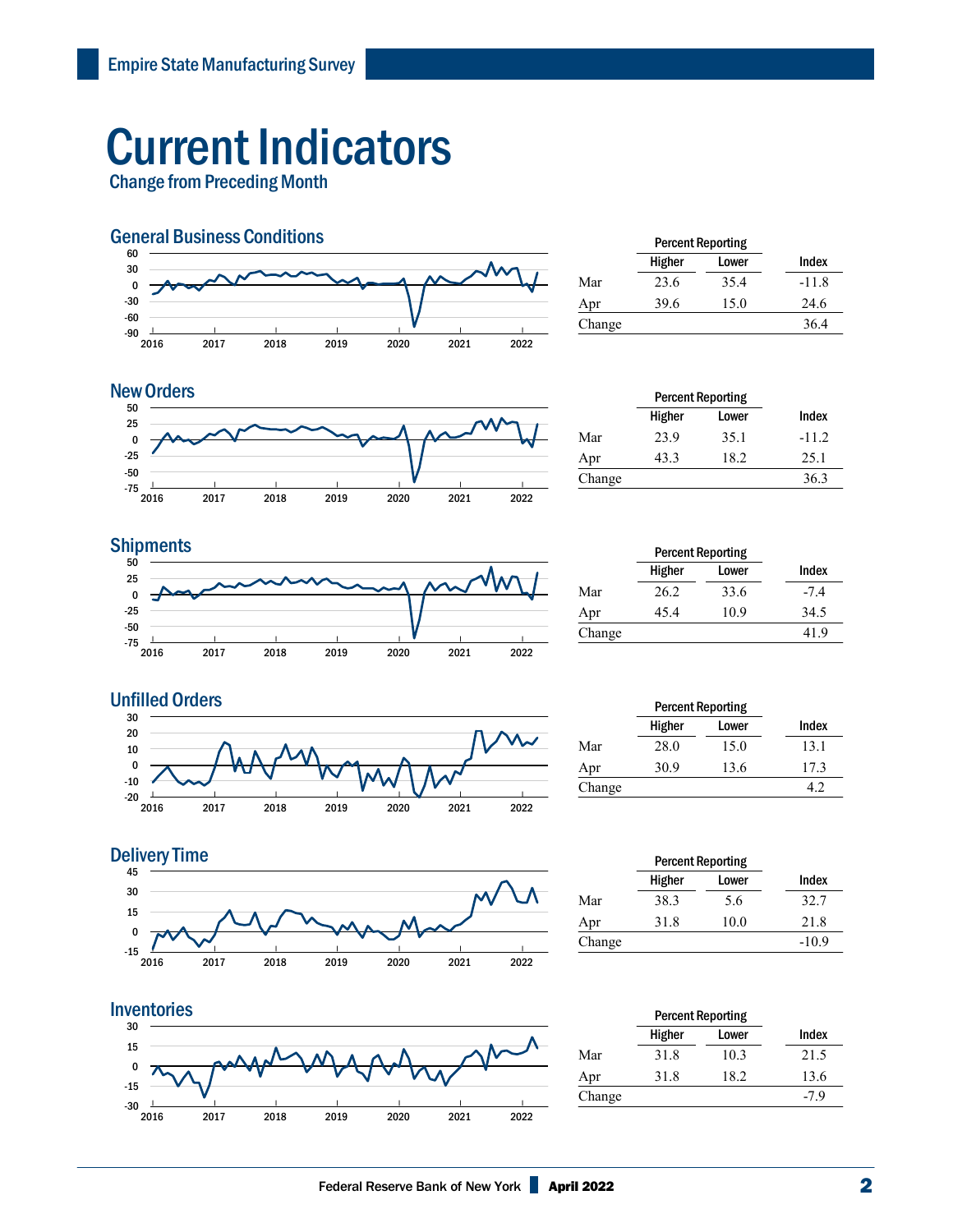### Current Indicators,*continued*

Change from Preceding Month



|        | <b>Percent Reporting</b> |       |       |
|--------|--------------------------|-------|-------|
|        | Higher                   | Lower | Index |
| Mar    | 74.8                     | 0.9   | 73.8  |
| Apr    | 86.4                     | 0.0   | 86.4  |
| Change |                          |       | 12.6  |
|        |                          |       |       |



| <b>Percent Reporting</b> |       |        |
|--------------------------|-------|--------|
| Higher                   | Lower | Index  |
| 57.0                     | 0.9   | 56.1   |
| 49.1                     | 0.0   | 49.1   |
|                          |       | $-7.0$ |
|                          |       |        |

#### **Number of Employees**



|        | <b>Percent Reporting</b> |       |        |
|--------|--------------------------|-------|--------|
|        | Higher                   | Lower | Index  |
| Mar    | 20.7                     | 6.2   | 14.5   |
| Apr    | 15.2                     | 7.9   | 7.3    |
| Change |                          |       | $-7.2$ |

#### Average Employee Workweek



Note: Data are seasonally adjusted.

|        | Higher | <b>Percent Reporting</b><br>Lower | Index |
|--------|--------|-----------------------------------|-------|
| Mar    | 11.7   | 8.3                               | 3.5   |
| Apr    | 12.3   | 2.2                               | 10.0  |
| Change |        |                                   | 6.5   |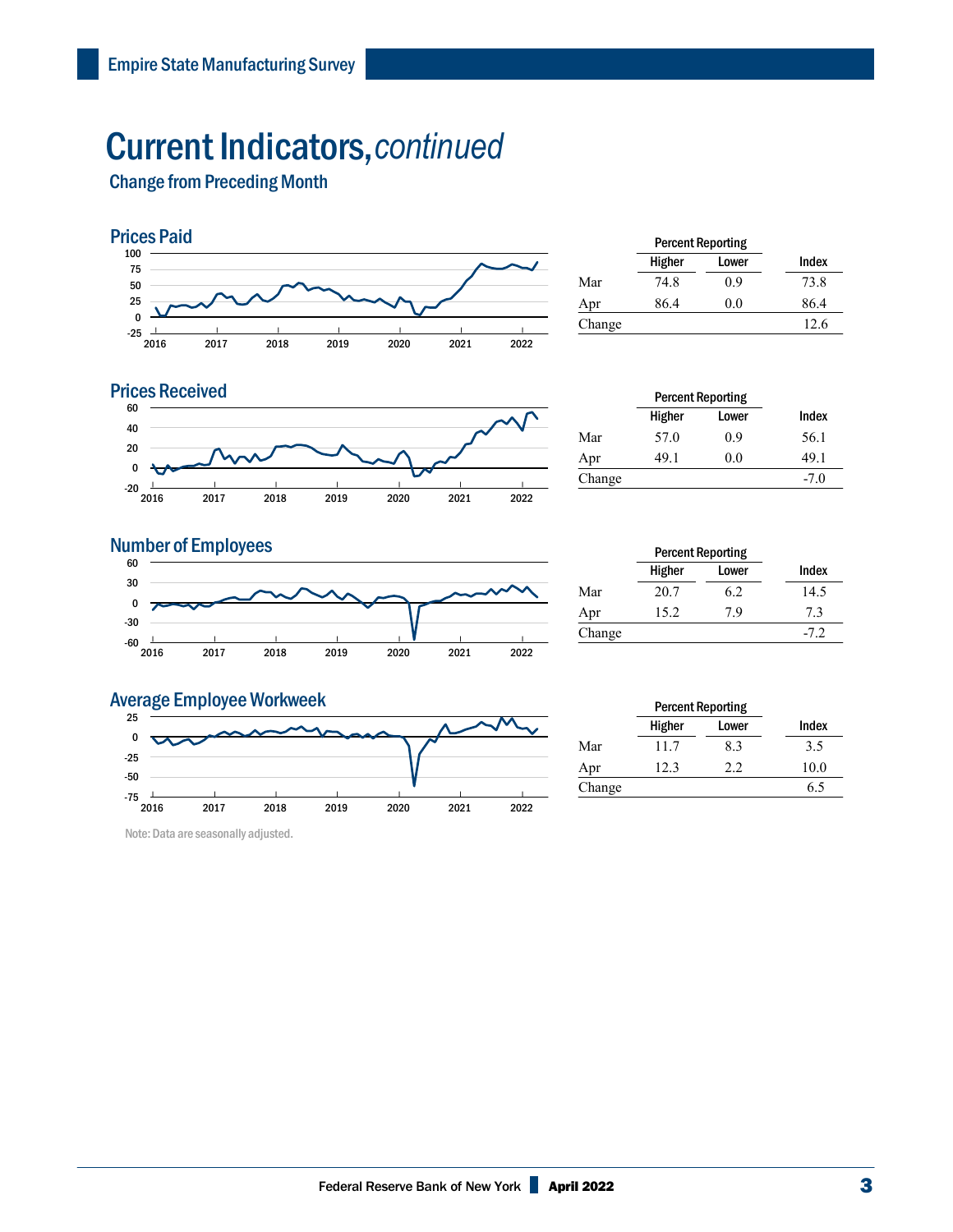## Forward-Looking Indicators

Expectations Six Months Ahead



|        | <b>Percent Reporting</b> |       |         |
|--------|--------------------------|-------|---------|
|        | Higher                   | Lower | Index   |
| Mar    | 50.7                     | 14.2. | 36.6    |
| Apr    | 38.9                     | 23.7  | 15.2    |
| Change |                          |       | $-21.4$ |
|        |                          |       |         |

#### $-20$   $\frac{1}{2016}$ | 2017 | 2018 | 2019 | 2020 | 2021 | 2022 | -20 0 20 40 60 New Orders **Percent Reporting**

|        | <b>Percent Reporting</b> |       |         |
|--------|--------------------------|-------|---------|
|        | Higher                   | Lower | Index   |
| Mar    | 54.1                     | 13.0  | 41.1    |
| Apr    | 38.0                     | 23.0  | 15.0    |
| Change |                          |       | $-26.1$ |



|        | <b>Percent Reporting</b> |       |         |  |
|--------|--------------------------|-------|---------|--|
|        | Higher                   | Lower | Index   |  |
| Mar    | 53.8                     | 11.5  | 42.3    |  |
| Apr    | 38.4                     | 25.0  | 13.4    |  |
| Change |                          |       | $-28.9$ |  |



|        | <b>Percent Reporting</b> |       |         |
|--------|--------------------------|-------|---------|
|        | Higher                   | Lower | Index   |
| Mar    | 28.0                     | 12.1  | 15.9    |
| Apr    | 15.5                     | 20.9  | $-5.5$  |
| Change |                          |       | $-21.4$ |
|        |                          |       |         |







|        | <b>Percent Reporting</b> |       |         |
|--------|--------------------------|-------|---------|
|        | Higher                   | Lower | Index   |
| Mar    | 33.6                     | 20.6  | 13.1    |
| Apr    | 19.1                     | 23.6  | $-4.5$  |
| Change |                          |       | $-17.6$ |
|        |                          |       |         |